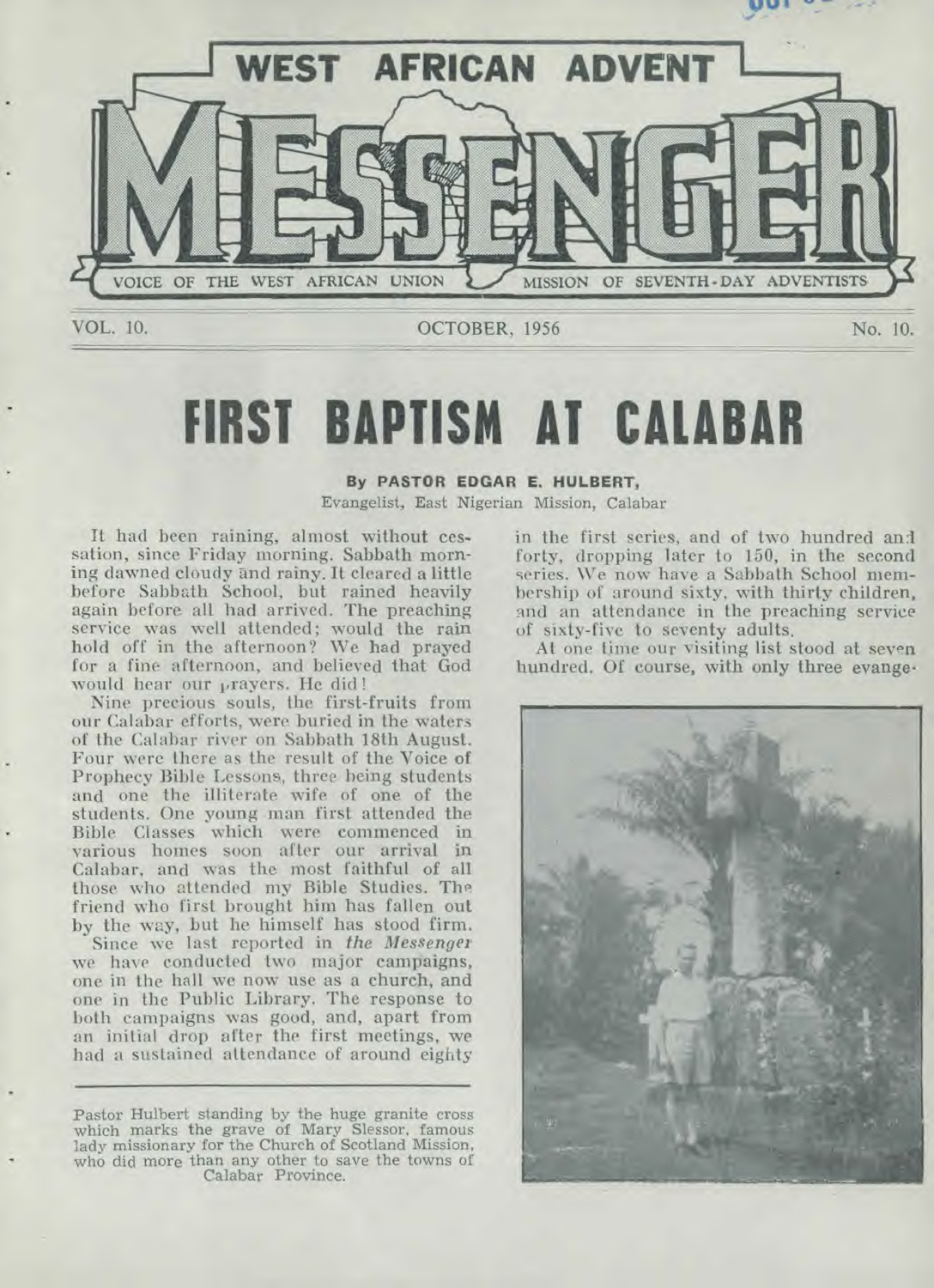lists to help us, we were unable to visit these people as regularly as we would have liked. We had to start crossing names off from our list, of those who did not attend regularly, in order to work more solidly for those who did. Even so there were some whom we "cancelled" who later returned, and are now keeping Sabbath. We cannot help wondering how many more we could have won if only the labourers had been more in number. However, we have done our best with God's help, and are very thankful for the good harvest which has been gathered in.

We took out some time each week to go to a little village on the outskirts of Calabar, where an interest had been aroused. These people are preparing to build a school. We held a meeting each Friday evening, showing pictures, and as a result about five adults and a number of children are starting to keep Sabbath. It is only a small village, and we were not able to do a very thorough work, but it is a beginning, and we hope to return to do more later.

On the other side of the river, a lady teacher in a school belonging to another mission bought Bible Readings from Colporteur Achor. She read this book, accepted the Sabbath, Health Reform, and tithing, and two months ago she paid to Evangelist Awuloha more than £12 tithe, which she had kept with her for some time, not knowing where to pay it. She conducts a little Branch Sabbath School in her home (her husband is headmaster of the school) and we are hoping to follow up the interest in a stronger way early next year.

Our greatest desire and need at present is to build a church to house our new and growing membership. We are now using a hall with no ante-rooms where the children can meet for Sabbath services. We are limited to certain times when we can use the hall, and there are many more things which we could do if we had our own meeting place. We believe that the West African Union and the Division will do all they can to help us realize this ambition, but meanwhile we have established our own building fund, so that we shall be able to add it to whatever help comes from the mission authorities. We have some land in mind, and are carrying on negotiations to acquire it as early as possible.

It is hoped that we shall be able to have another baptism this year, in which several more will be baptized from Calabar. Please pray for the work in Calabar, that the Lord may give us the help we need so that the work may be well established.

## **Enugu Evangelism**

**By J. Imebuogu**  Pastor, Enugu, East Nigerian Mission



A successful series of sixteen evangelistic meetings was held in Enugu township, Eastern Nigeria Many earnest men and women attended the meetings, and the church members united in seeking God's blessing that they might win many souls through the effort.

Before the meetings began the church hall was renovated making it a place of real welcome for the visitors. The compound was also made attractive. Posters announcing the different subjects to be discussed at the meetings were put in prominent places throughout the town. To aid in drawing the people, the church choir sang each Sunday and Wednesday night. Those who were in charge of the meetings made it a point to begin exactly on time, and ushers were appointed to meet the public at the entrances to the hall and to show them to their seats.

Beautifully coloured film strips dealing with the subjects presented brought out vital points of truth to the audience which averaged about 70 at each meeting. After each lecture subject outlines were distributed and the attendance cards were marked.

Wednesday, the 25th of July, brought the lectures to an end, and appeals were made to those who wished to accept Jesus as their personal Saviour. Many responded by oral demonstration. Among these was a mechanic who had won one of the twelve prizes for perfect attendance at the meetings. In his response he said, "I am fully convinced of the message. I have a great joy in the Lord for having kept my health fit so that nothing could debar me from attending the lectures. I thank our heavenly Father."

We express our gratitude to God, also, for answering our prayers in that throughout the time of the lectures there was no hinderance of any kind. Sixteen people have accepted the message and ten have already started to keep the Sabbath. We earnestly need your prayers in behalf of these new believers, some of whom are having difficulty in keeping the Sabbath.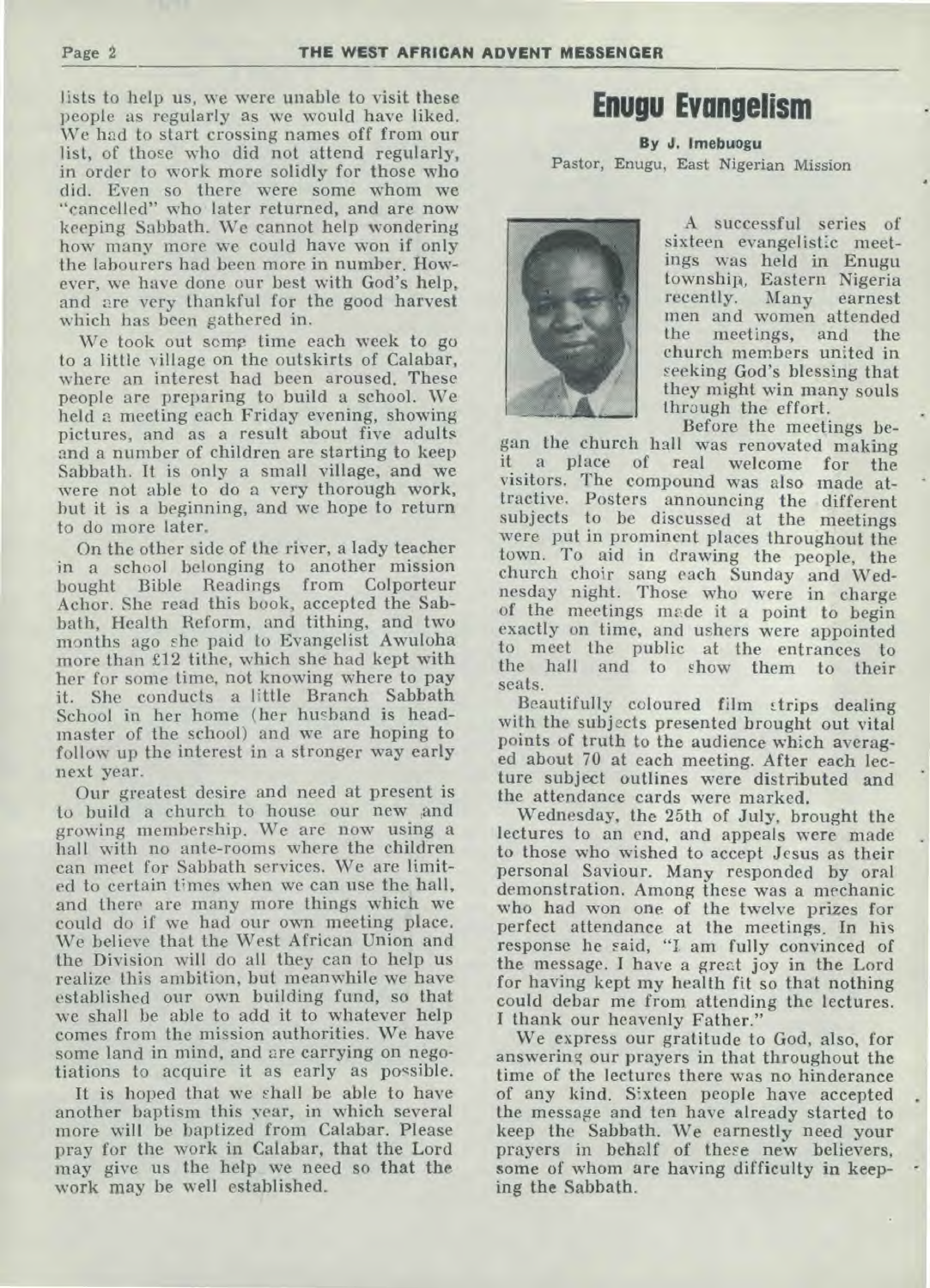### **Invest for God**

### **By R. D. Mawutor**

### Publishing Secretary, Gold Coast Mission

While attending some Sabbath School-colporteur rallies held not long ago, I found myself especially impressed by some of the subjects presented. The duties of the various Sabbath School officers were fully explained to all, and questions were answered on how the different offerings are used. Birthday and Investment offerings were also explained and encouraged. As to how many people have since been giving birthday and Investment offerings as a result of the rallies, I cannot tell. However, I do know of one colporteur and his wife besides myself and my family who have been giving investment offerings ever since. Far from claiming glory for any good that this might do, it is rather my purpose to appeal to the brethren to follow suit, since I firmly believe that it will help the Lord's work as well as the individuals who invest for Him. Let me tell you what we have been doing.

Colporteur J. K. Dankwah's wife saves all the kernels collected when she makes a palm soup. These she sells and the money she gives as Investment. She also does part time colporteur work and gives one penny for Investment on every book sold. Occasionally she hems headkerchiefs, and the money paid for this work is added to her Investment fund.

Colportenr Dankwah pays Investment, too, on every book he sells. He also rears chickens as a hobby and some of the money received from them goes for Investment. Several pounds has come in as a result of these efforts.

Mrs. Mawutor and **I** selected one hen as a special Investment offering for the Lord. For the past two and half years we have collected more than £3 from the sale of eggs and chickens realized from this hen. We hope to give more than 50s. investment from the same source this year, for we already have  $40s.$ 

We feel that others can do the same. Farmers can invest a small portion of land and cultivate it for the Lord as special Investment. One pawpaw now costs no more than • 3d., and if you plant only two pawpaw trees for Investment you will wonder at the great contribution you make towards God's work after a few years.Little deeds are sometimes the greatest deeds. Let's get busy and invest for God.

### **An Appreciation**

### **By H. S. Pearce,** Manager, Advent Press

It is sometimes felt that the colporteur work can cnly be carried on in the larger towns of our country, but to the colporteurs and members who will visit the more remote parts with our truth-filled literature comes the joy of a friendly reception and heartfelt thanks for disseminating the **truth.** 

The following letter was sent to us;

"To the Agents and Proprietors of **The**  Advent Press:

"I must confess the fact that the agents and proprietors of the books *Health and Longevity* and *God's Answers* are doing a very excellent piece of going round towns and villages introducing the books for us in the hinterland of the country to. see them and purchase **them.** 

"I pray you to keep on like this,

I am your patronizer,

P. M. Bossey, Ilorin."

I likewise join with him in praying that all will be encouraged to distribute the pages of truth—EVERYWHERE.



Brother and Sister Dankwah figuring out their investment on palm kernels. What have you invested for God ?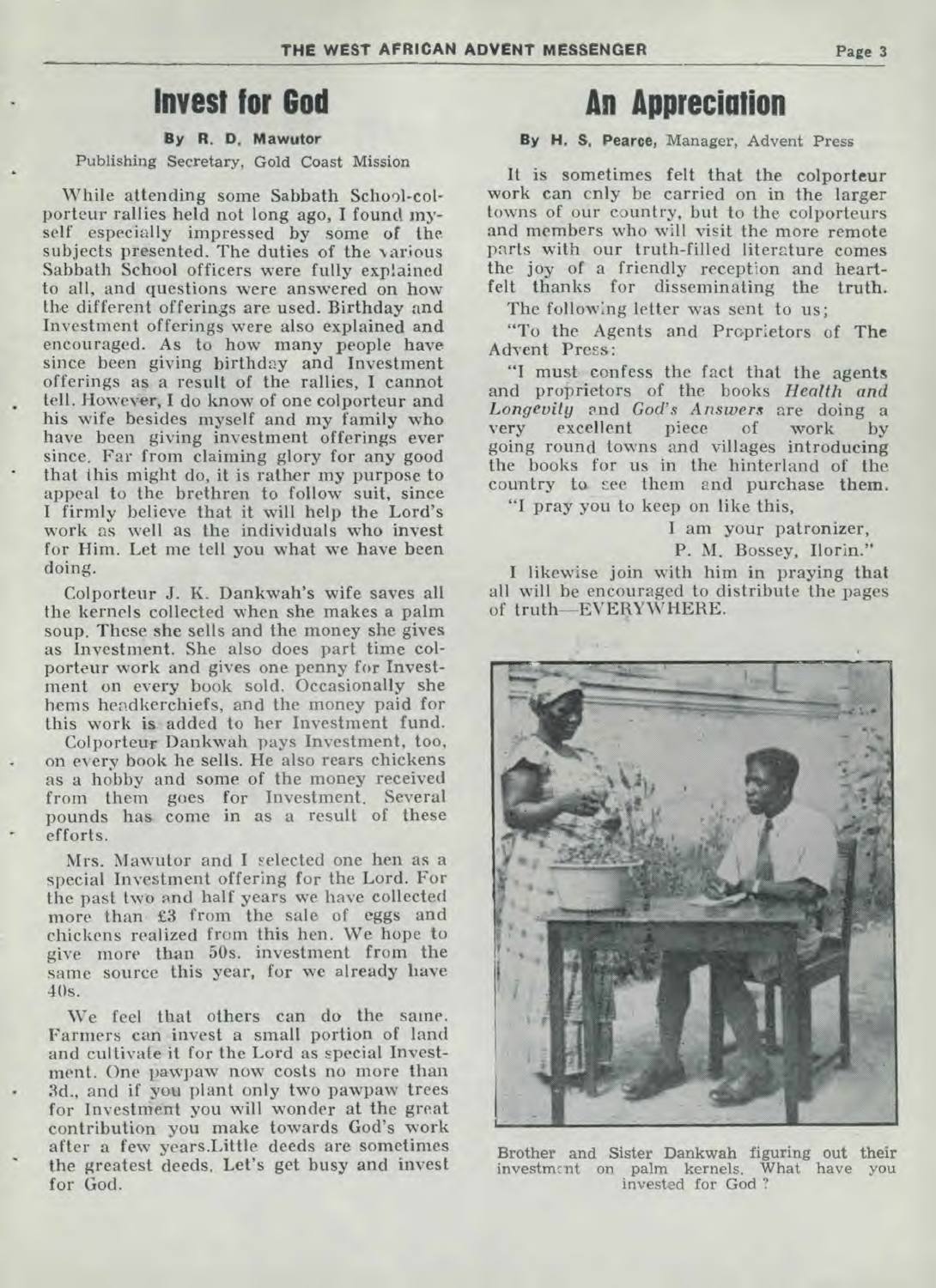# **SUCCESS BY CHANCE OR BY DESIGN**

### By E. W. PEDERSEN

Home Missionary Department, Northern European Division

Some people are lucky, or think they are. Others work for the success they achieve. Luck as such does not enter into man's ministry for God. What is accomplished is the outcome of divine favour and the human elements of willingness, consecration, talents, and doing. To this we might add technical aids and skill. The point I want to make is this: the law of cause and effects is operative also in our soul-winning service.

What lies at the root of a successful Har-' vest Ingathering Campaign, viewed from the membership angle? What is the secret'? What are some of the essentials of success?

Leaving aside the missionary leader's part and duties as regards plans and organization, let me briefly mention something fundamental for you who read this.

*-Firstly: Your Own Personal Attitude to the Ingathering.* You must believe in it. You must see in it a God-given opportunity for acceptable, fruitful Christian service. To ask you to love it may be asking too much—at least to begin with; but become acquainted with it through personal contact. Give it a chance. After a meeting in one of our churches here in Britain a sister came to me and said,

"Brother Pedersen, I have not taken part in the Ingathering for several years, but I am going out to-night."

"How come?" I asked.

"Your meeting," she replied. "I believe in it now."

Sister White says, "Some may question the propriety of receiving gifts from unbelievers. Let such ask themselves: 'Who is the real owner of our world? To whom belong its houses, and lands, and its treasures or gold and silver'. . . . God is ready to move upon the hearts of worldly men, even idolaters, to give of their abundance for the support of His work; and He will do this. . .." *Southern Watchman,* March, 15, 1904.

*Secondly: Do What You Believe.* With such a clear-cut statement from the Spirit of Prophecy it is impossible not to believe in the Harvest Ingathering. Put the breath of life into your faith. Put it to work. Practise what you think is good and right, and do it immediately the Campaign begins. Do not wait. Faith and works are twins and twins are born simultaneously, or not very far apart. What you should believe about Ingathering may not be the same as what you feel about it. Feelings are poor judges. Believe that Ingathering is not just a money-raising campaign, but a spiritual' service for God and man, for yourself as well as for others. Ingathering saves souls, in the home lands through the contacts we make, and in heathen lands overseas through the means we collect.

*Thirdly: Regard In.gathering as a Privilege.*  It is a privilege for the solicitor as well as for the contributor. In one of the countries here in our Division we went to a big business firm and saw the proprietor. We explained our work carefully to him. He listened attentively and was amazed at what we were doing. When he heard what he used to give he turned red, ashamed. On his own accord he multiplied his usual donation by twelve. Following us to the door he thanked us for the privilege he had had of becoming better acquainted with our work and of giving to it.

A gentleman I met here in Britain the other



Pastor C. B. Mensah, presiding as chai Last year and again this year he has Coast mission during furlough periods, has taken in the work as leader of a lar, Board. He is one of several who have r He is taking a one year's special court East Nigeria is taking the same course • taking longer overseas courses to preps part of our training Africa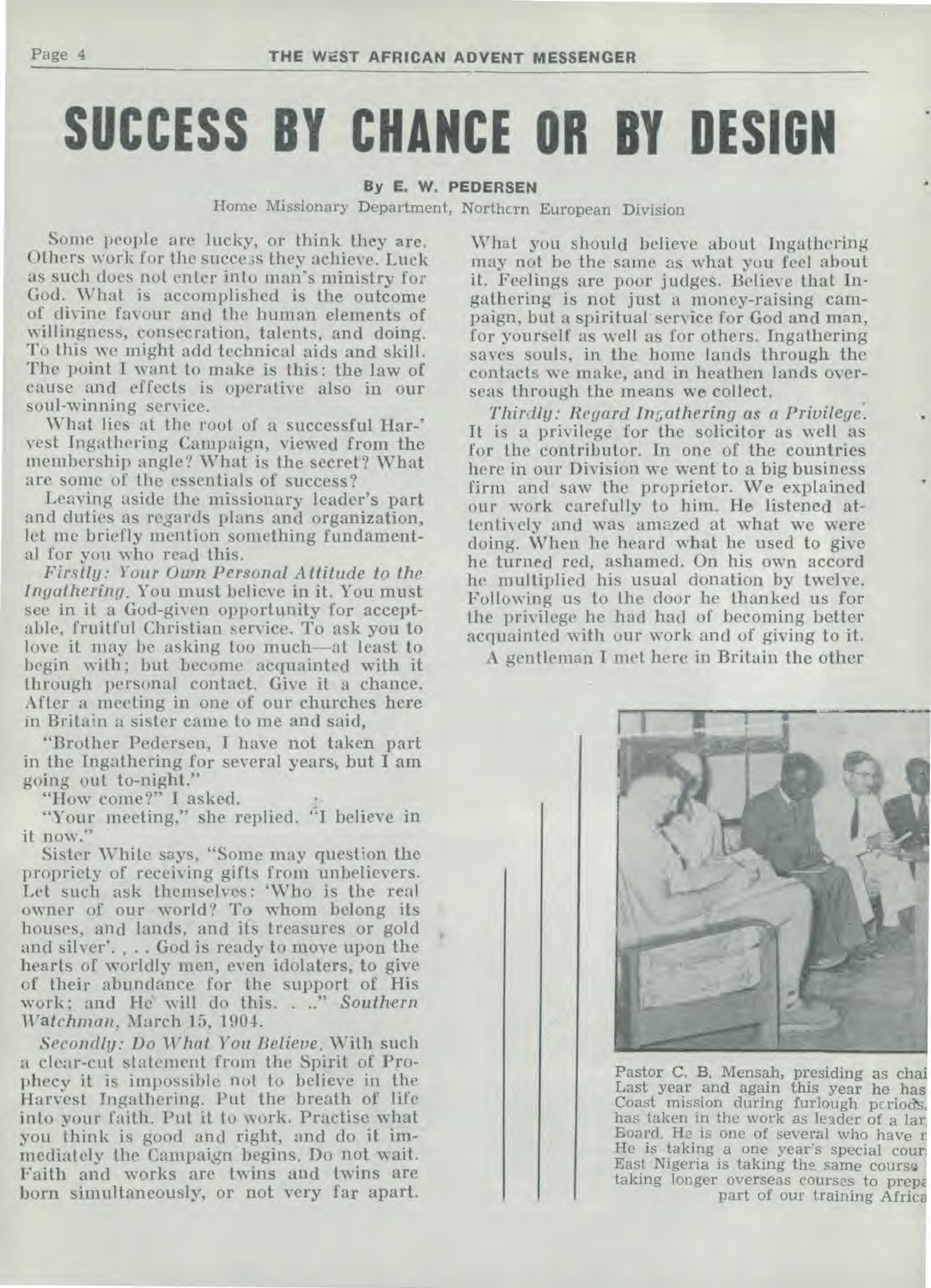day was very critical of what we did. Standing with him at his door he said among other things that as a church we did not go far enough. We had lost out in Luther's day, and where were we as regards the seven sacraments? Obviously we were not where he wanted us to be. That was the end of it as far as he was concerned, until I just said, "Well sir, I am, sure you and I can agree that what I am doing here is a good work, and that it is a privilege for both of us to have part in it." He looked at me and said, "Certainly it is a good work. Privilege you said . . . Well, I suppose a fiver. . . . " This said . . . Well, I suppose a fiver. . . ." This was a comparatively large donation. When I had thanked him he closed the door, opened it again and-against common British practice—extended his hand and said, "Glad to have met you, God bless you."

*...Fourthly: Ingathering Is Interesting. We*  meet all sorts of people; and people are interesting. We have something they lack and need. That is in itself an interesting challenge. It is interesting to represent a world-wide mission like ours. It is interesting to see people's reaction to our appeal; to listen to their reason for giving, or not giving; to meet their rebuffs with courteous grace and their arguments in a friendly Christian way so as to arouse their interest and gain their favour and friendship.



n of the Bekwai College Board. en acting president of the Gold e' appreciate the strong lead he ield and chairman of the College gone. overseas for further study. it Newbold. Pastor A. Nzotta of year. Several other students are for greater service. This is all a for leadership plan.

*...Fifthly: Ingathering Is Destined to Grow in Volume, Intensity, Results.* There is naturally a close relation between the total amount your church gathers and the number of people taking part in the Campaign. In the same way each one of us receives in proportion to the time spent at it, and the devotion and skill with which we work.

The size of our donations will increase when we learn to go about it in the right way. Here tact is most essential. We are to induce people to desire to give. We must intelligently, give them opportunity to form in their own mind and of their own volition, a desire to contribute liberally and happily. Our inducement should be the proper presentation of our work and its needs, our friendly smile and Christian attitude, and their privilege to support what we represent. Even in house-tohouse solicitation this can be successfully done.

*Sixthly: Ingathering Is a Limited Opportunity.* That is to say, we are limited to a certain number of weeks each year. In Britain the authorities have allowed us five weeks. We cannot begin before the set date, nor can we go beyond it. That is why our British people launch a full scale offensive from the very beginning and keep at it until they have reached their goal.

In other parts of the Division we are not in that way limited by the law. But we have set aside five weeks. We believe it is ideal to confine ourselves to this period. And we can do it. When we begin on time and work right through, we shall be able to end up in triumphant the end of the Campaign.

*Seventhly: Ingathering Is for All,* therefore also for you. Yes, especially for you who have physical health and ability to do it. Are you on the inactive list? Listen: Try to do something this year, won't you? Don't think in terms of fear or failure. There is nothing to fear, and God knows of no failure. It takes us all to finish God's work, also you. Ingathering has become our most popular missionary campaign and therefore the most successful. Everybody can do it. Also you.

Because we have got into something of a bad habit of playing up those who solicit great amounts we may be discouraging others. Remember that great value is attached to a penny of the right sort. It is your attitude of mind and heart that determines the sort of the penny and the value God gives it. Your motive counts. "It is not the result we achieve, but the motive from which we act that counts," says Mrs. White.

(Continued on page 8, co1.2)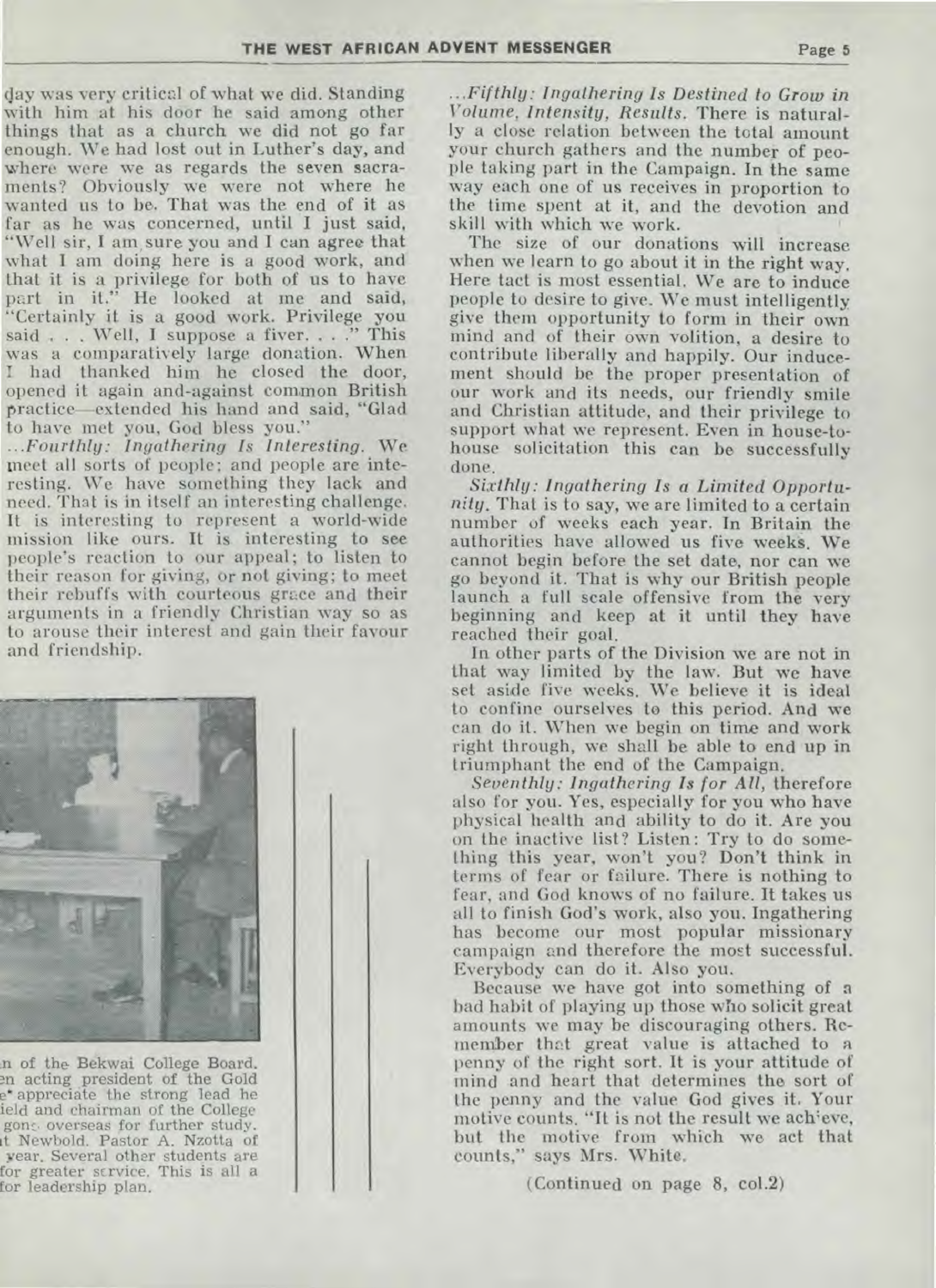### **The Restoration of God's Truth**

### **PART III**

#### By J. **C. Clifford**  Former President, Gold Coast Mission

When God gave His law concerning marriage He stated "Therefore shall a man leave his father and his mother, and shall cleave unto his wife." Genesis 2:24. This important rule was repeated by our Saviour in Matthew 19:5. This principle is essential to happiness in the marriage relation, and applies both to men and women. A man who is not willing to leave his parents and put his wife first in his love should not think cf marriage. Neither should a woman think of marriage unless she also is prepared to leave her father and mother, and put her husband first in her life and love.

Much unhappiness is caused by the wife deserting her husband and returning to her parents home because of some petty quarrel, and too often such a practice is encouraged by the parents. No Christian parents can encourage this practice and expect God's approval, for in this way they are helping to break up the marriage rather than bind it together. Romans 7:1,2, tells us clearly that "The woman which hath an husband is bound by the law to her husband as long as he liveth."

It is true that husbands and wives may have differences, and among her then people there develop into quarrels and separation. But Christians should not act this way. They are God's children. God is love, rnd God's true love in our hearts will erable us to settle our differences as we talk them over in a friendly manner. Every married couple should frequently read together 1 Corinthians 13 and take its lessons to heart realizing that Christian marriage is a life-long putnership in which we help each ether to be good, and invite Jesus to be our c-nstant guest and helper.

But it is not always the fault of the woman that a morriage is broken. Often heathen relatives interfere. I remember the case of Kofi Gyebi who was our church elder at Ntonso, and his wife. One day the wife's relatives came to the home and said that according to a certain custom the marriage was to be broken off, and they had come to take her home. But she was a true Christian and determined to serve God, so she told them that they had agreed to the marriage, and that she loved her husband and her children. They could do what they liked, but she would stand

by her husband. It is good to see Christian women taking such a stand for God and for right.

In counsel with the church elders of the Gold Coast, a Form of Agreement to Christian Marriage was printed, whereby the woman's relatives, on receiving the bride price, signed a covenant agreeing that the woman should not be expected to follow any heathen customs, and that the family had no further financial claim upon the husband. An agreement of this kind goes a long way to prevent interference by heathen relatives in a Christian marriage.

There are also some husbands who need to change their ideas about marriage. I knew a man who rent his wife home because she had lost her front teeth, and took another woman in her place. How unkind and unchristian. Too many men put away their wive for some trivial excuse, and think they are then free to marry another. God is highly displeased with this. He warns us: "-Let none deal treacherously against the wife of his youth." Malachi 2:14,15. He tells us further that God "hateth putting away." verse 16. Yet, through the evil influence of Satan, thousand; of men put away their wives for unscriptural reasons (Matthew 5:31,32). Thus Satan has "cast down the truth to the ground."

The truth of God's way concerning marriage is very important. Samson lost his soul because he allowed impulse, not principle, to guide him. When his parents advised him against marrying a heathen woman, he replied "Get her for me, she plerseth me well." Judges 14:3. The results of that wrong course ended in imprisonment, blindness, and death. How important that young men and women meditate carefully their course before marriage, and ask countel of God and good Christian friends.

The Lord's servant tells "s: "Let those contemplating marriage weigh every sentiment and watch every development of character in the one with whom they think to unite their life's destiny. Let every step towards a marriage alliance be characterized by modesty, simplicity, sincerity, and an earnest purpose to please and honour God. Marriage affects the after life both in this world and in the world to come. A sincere Christian will make no plans that God can nct approve. . . . Let a young woman accept as a life companion only one who possesses pure, manly traits of character, cne who is diligent, aspiring, and honest, one who loves and fears God. Let a young man seek one to stand by his side who is fitted to bear her share of life's burdens,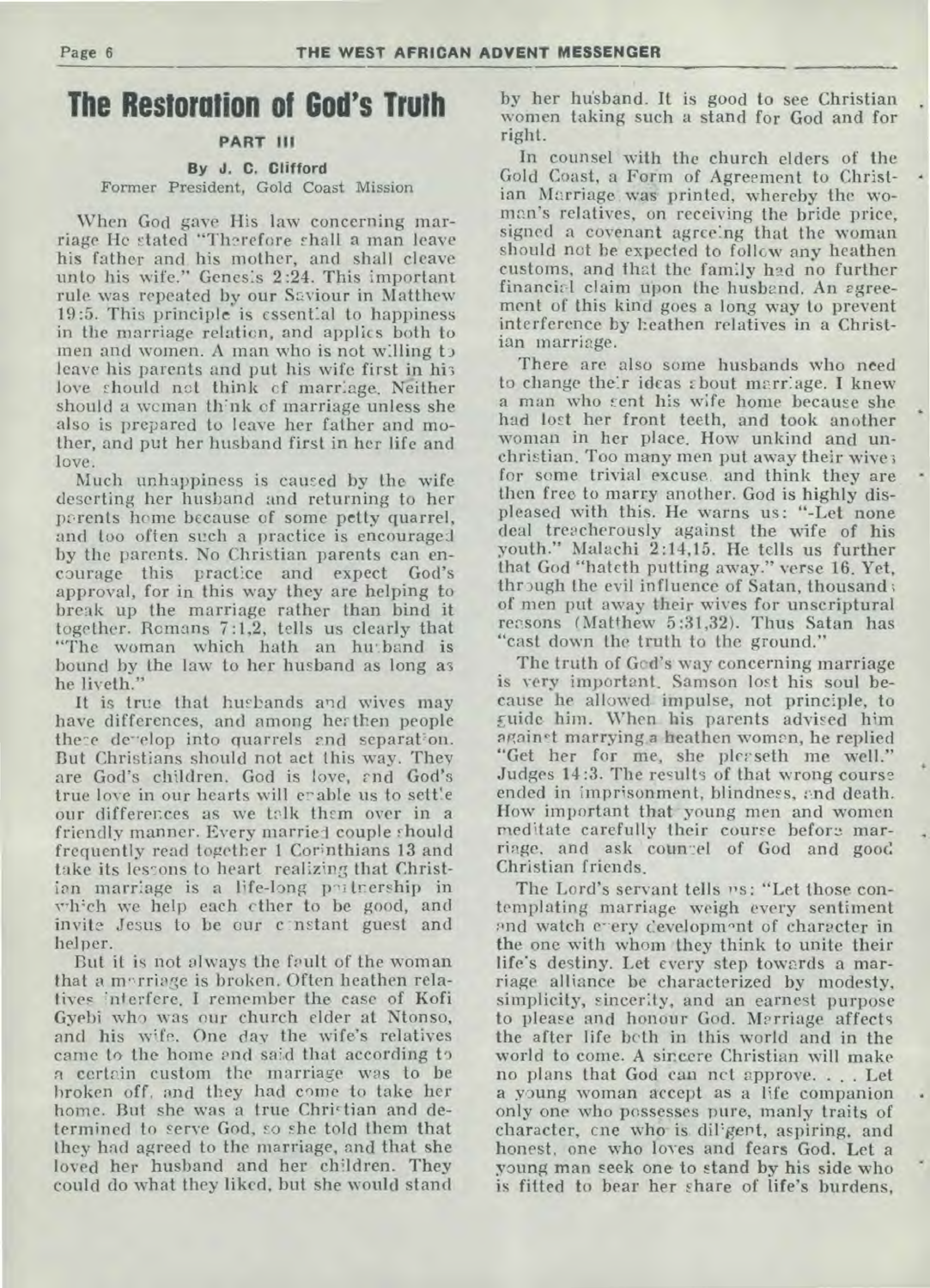one whose influence will ennpble and refine him, and who will make him happy in her love." *Ministry of Healing,* page 359. (The full chapter should be read by all Christians who are contemplating the important step of marriage.)

Let us be most particular to marry in the faith. God says "Be ye not unequally yoked with unbelievers." 2 Corinthians 6:14,15. And in Deuteronomy 7:3,4, speaking of the heathen God said "Neither shalt thou make marriages with them .. . for they will turn thy son from following Me."

We have seen that Satan has in many ways tried to destroy God's sacred institution of marriage, but when God's plan is followed, this becomes a great blessing to man. A happy Christian home with its peace and love brings to man a foretaste of heaven. As with marriage, so with the Sabbath, we do well to ask for the old paths, God's good way, and walk therein. Jeremiah 6:16.

### **Bo Temperance Rally**

**By E. T .Wilson**  Student, Bo Secondary School, Sierra Leone

It was August 3, and the last minute rush was on. The Native Administration Court Barrie was almost ready. The evening was fresh cool, and there was not a cloud in the sky This was a surprise, as the month of August is one of the wettest in Sierra Leone. Hanging up cn the dais was a large Missionary Volunteer banner with golden letters on a black background and bearing the motto.

Every preparation was completed, and the Missionary Volunteer march had started. You certainly would have liked to be in Bo to see the Missionary Volunteers on parade in their smart uniforms. As they marched towards the place for the meeting, a crowd accompanied them. Music from the tape recorder and a gramophone had also attracted many others, and soon we realized that the seating accommodations were inadequate. That did not matter to our audience. Those who could not sit on chairs and benches provided soon made themselves comfortable on the "kaki" or stood around. The place was packed full. There were both young and old, small and great, totalling about 400.

The music on the tape recorder stopped. At 6:35 p.m. the opening remarks were made and the audience listened respectfully. The welcome song so sweetly rendered by the school children was one you too would have enjoyed. Following this, Pastor J. S. Myers led cut in prayer. The rest of the programme consisted of recitations, songs, dialogues, music on records, and talks.

Amongst the recitations were such ones as "The Hotel Bar,"—which told of the poverty, misery, broken homes, and wrecked lives which such a place is causing. There could have been no stronger appeal against 'the selling of alcohol than the words and music of that record "Don't Sell Daddy any more Whisky," which was played just after the last recitation.

Brother M. S. Greene, the Missionary Volunteer Secretary for Sierra Leone, who instigated the programme, gave one of the two talks. His topic was "A Plea for the Barkeeper." He made it clear to begin with that he was himself against alcohol and that he had no dealinzs with it in any form whatever. He then went on in a rather sarcastic manner to plead on their behalf. Among other things he pointed out that the barkeepers were directly or indirectly responsible for the erection of such buildings like the prison homes, insane asylums, etc. His advice was that all those who desired to be humiliated and wretched both in manners and appearance should always call at the bar keeper's.

Pastor A. M. Moyer who gave the second talk spoke on "The Power of Alcohol." He maintained that although alcohol was very good as a preserver and useful in medicine and industry, yet it is *poison* to man when he takes it in. His appeal was that all should abstain from' the practice of taking alcohol in any amount whatever.

Mr. K. W. Brown, the Bo Missionary Volunteer Leader, gave the closing remarks and emphasized his hope that the audience would leave that evening determined to live better temperate lives. Music from the tape recorder was followed by the benediction given by Pastor C. F. Galow of the Evangelical United Brethren Mission. The audience then left, carrying home with them some truthfilled temperance literature.